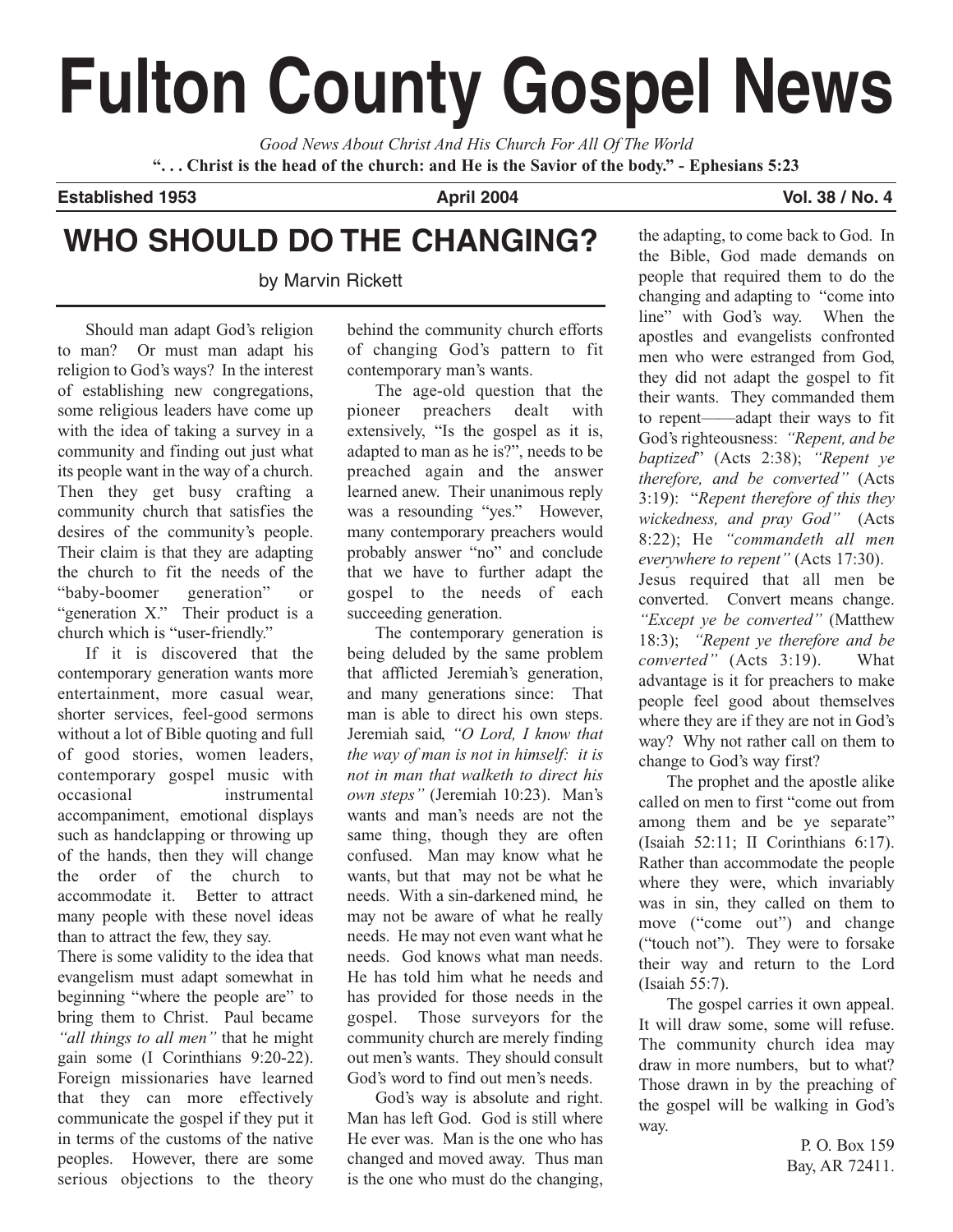#### **FULTON COUNTY GOSPEL NEWS** USPS Publication #211780

. . . is a Periodical publication issued monthly by the Church of Christ at Third and Bethel (P.O. Box 251), Mammoth Spring, AR 72554-0251. **POSTMASTER: Please mail all changes of address to the above address.**

**FCGN** is mailed free of charge to any who care to receive it. We will be happy to add any names to the regular mailing list. If you send in a name we must have a complete address, including number and street name, or R.R. or HCR number, plus box number, or a P.O. Box number and the **NINE DIGIT ZIP CODE**. This paper is supported by voluntary contributions for which we are grateful. Financial information will be furnished upon request. **Mail all address corrections or manuscripts to:**

## **FULTON COUNTY GOSPEL NEWS** P.O. Box 251

Mammoth Spring, AR 72554

| E-Mail $\ldots \ldots \ldots \ldots$ cocfcgn@centurytel.net |
|-------------------------------------------------------------|

## **AN ARGUMENT WITHOUT VALIDITY**

## by Eddy Gilpin

The doctrine of "Once Saved, Always Saved" is not taught in the Scriptures. Like all false doctrines it is the invention of man. Many arguments have been put forth in attempts to substantiate the doctrine. However, all fail miserably when compared with the Bible. One of these arguments is the subject of this brief article.

The Bible gives the account of Simon the sorcerer as an example of one who so sinned after becoming a Christian that he was in a lost state. We read of this account in Acts 8.

In verse 13, the Scripture states: *"Then Simon himself believed also: and when he was baptized, he continued with Philip, and wondered, beholding the miracles and signs which were done."* Later, Simon is said by Peter (an inspired man) to be *"in the gall of bitterness, and in the*

*bond of iniquity"* (Acts 8:23) having a heart *"not right in the sight of God"* (Acts 8:21). He was instructed by Peter to *"Repent therefore of this thy wickedness, and pray God, if perhaps the thought of thine heart may be forgiven thee"* (Acts 8:22).

The argument often made by those who support the "Saved Once, Saved Forever" position is that Simon was never saved. They claim that his "belief" was not really "belief." He did not really believe (they claim), or else he would have been saved and, therefore, could not have been in a lost state again. However, let us examine this thought a little more closely.

In Mark 16:16, Jesus stated: *"He that believeth and is baptized shall be saved, but he that believeth not shall* E-Mail . . . . . . . . . . .cocfcgn@centurytel.net **BOOK** *be damned."* Jesus used the word "believeth" (pisteusas in Greek) and the word "baptized" (baptistheis in Greek) in this passage. Those who so do, according to the words of Jesus, are "saved." In Acts 8:13, the Bible states that Simon "believed" (episteusen in Greek) and "was baptized" (baptistheis in Greek). Notice, please, that except for the difference in the tense of the verb "believe," the words used in these two passages are identical. What is the significance? The Holy Spirit (the author of Acts), used the exact words which Jesus used in Mark 16:16 for both belief and baptism. Did the Holy Spirit know the heart of Simon? Absolutely! Did the Holy Spirit say that Simon "pretended to believe?" Absolutely not! The Holy Spirit (knowing the heart of Simon) stated that Simon "believed" and that he was "baptized" - the same words used by Jesus to instruct men what to do to be saved (Mark 16:16). The Holy Spirit had words at His disposal to state that Simon merely feigned belief in God; but, He did not use those words. He stated emphatically that Simon episteusen ("believed").

Simon was also baptized. Having done such he was "saved" according to the promise of Jesus. After having done this he was then found in a lost condition, as related by Peter (one whom the Holy Spirit had likewise inspired).

Does the Bible teach that a person can be lost after having been saved? It certainly does; and Simon is a prime example of one who was. The doctrine of "Once Saved, Always Saved" is false. It is contradictory to what the Bible teaches. And, these two little words alone prove it be such.

> 1840 Tucker Lane Salem, VA 24153



One of the features that I have not published as regularly as I intended is recommending good books for additional reading. We do not sell books and only have in mind placing information about books written by sound brethren that will build faith in the hands of those interested.

Biographies of faithful men in the brotherhood are not numerous. For one thing, people in the Lord's church today do not appreciate the burdens and labors put upon sound scholarly men as we once did. Consequently, there is a vastly limited market for such books, even though they are thrilling and encouraging in many ways. One such book that deserves a wide reading is entitled, *Over the Vast Horizon: Authorized Biography of Guy N. Woods,* written by Harrell Davidson of Obion, Tennessee. Guy N. Woods was a first rate Bible scholar; some believe the best the church produced in the 20th century. I personally heard him dozens of times deliver sermons, lectures and debate. Though I have been fortunate to hear and read from many great Bible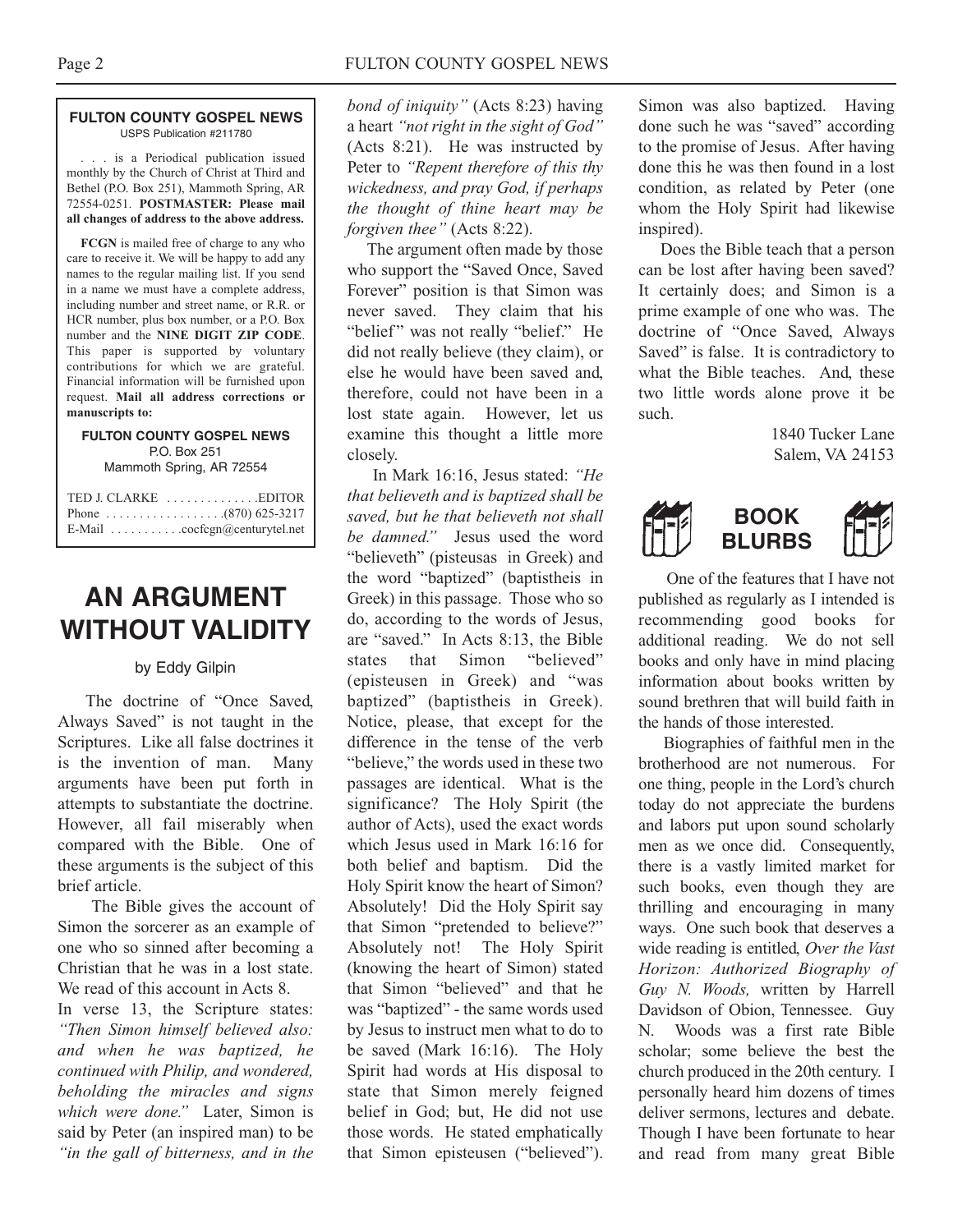scholars in the years I have been a Christian, I do not believe Guy N. Woods had an equal who was talented in all of his varied ways.

Brother Davidson covers brother Woods' *Early Life and Influences; Association With Freed-Hardeman College; The Master of the Forum; Local Work as an Evangelist: Bro. Woods' Many Debates: The Consummate Writer; Obtaining His Law Degree: Bro. Woods' Gospel Meeting Work: Full Text of Five of Brother Woods'Favorite Sermons, and Bro. Woods as a Ham Radio Operator.*

Perhaps it is because I appreciated so much of the work Guy N. Woods accomplished in his life, but once I started reading the book I could not put it down. Brother Davidson's admiration and love for brother Woods is evident throughout the book, but he does not elevate him beyond measure. Some may not agree with the inclusion of information about brother Woods' broken marriage, but the presentation of the facts should put to rest the slanderous rumors that have circulated regarding this sad part of his life. There are other interesting details about brothers Woods' long association with *The Gospel Advocate* as well as his "Open Forum" confrontation at FHC with Thomas Warren over the work of the Holy Spirit in 1967.

Harrell Davidson is selling the book for \$17.50, which includes shipping. This is a hardback book of 298 pages, well worth the modest price. He asks that you not send money in advance, but pay from the invoice included with the book. You may order from the author at P.O. Box 358, Obion, TN 38240. His phone number is (731) 536-4851; or e-mail him at harrelld@charter.net. Order one for yourself, your preacher and the church library. - Ted J. Clarke

## **ADORNING THE DOCTRINE**

#### by James D. Burns

Titus was to exhort servants to adorn the doctrine of God (Titus 2:9- 10). They were to do this by living faithful lives. There was nothing they could do, nor is there anything we can do, to improve on the doctrine of God, but there are things that can draw more favorable attention to it.

We can adorn the doctrine of God by knowing the doctrine. Peter tells us to *"always be ready to give a defense"* for our hope (I Peter 3:15). Knowing what we believe and why we believe it can help leave a favorable impression on an inquirer.

We can adorn the doctrine by good works. Jesus said, *"Let your light so shine before men, that they may see your good works and glorify your Father in heaven"* (Matthew 5:16).

We can adorn the doctrine by contented lives. When one can face the crises of life with faith and hope, others will want to know the source of such power. Paul said he had learned how to be content under varying circumstances of life (Philippians 4:11-13). Certainly, Paul's life adorned the doctrine of God.

We can adorn the doctrine by letting people see that the church is important to us. People know when we attend its services and support its works.

We can adorn the doctrine of God by *"endeavoring to keep the unity of the Spirit in the bond of peace"* (Ephesians 4:3). Jesus prayed that those who believe on him might be one, that the world might believe on him (John 17:20-21). He also said that by our loving one another, others can see that we are his disciples (John 13:35). The Jerusalem church was *"of one heart and one soul"* (Acts 4:32).

Let us in these ways and in all other ways "adorn the doctrine of God".

> 3380 Coleman Memphis, TN 38122

## **MARCH CONTRIBUTIONS**

| <b>CHURCHES</b>                                                               |
|-------------------------------------------------------------------------------|
| Oak Grove Church of Christ                                                    |
| (Walnut Ridge, AR) \$25.00                                                    |
| Church of Christ (Gepp, AR) 100.00                                            |
| Church of Christ (Agnos, AR)  50.00                                           |
| Church of Christ (Moko, AR)  50.00                                            |
| Church of Christ (Viola, AR) 25.00                                            |
| Church of Christ (Bakersfield, MO) 50.00                                      |
| Church of Christ (Moody, MO) 50.00                                            |
| Pilot Church of Christ                                                        |
| (Mammoth Spring, AR)<br>40.00                                                 |
| Dellhalf Church of Christ (Myrtle, MO)<br>30.00                               |
| Jeff Church of Christ (Thayer, MO) 25.00                                      |
| Church of Christ (Poughkeepsie, AR)<br>50.00                                  |
| <b>Lowell Church of Christ</b>                                                |
| (Springdale, AR) 50.00                                                        |
| Church of Christ (Agnos, AR) 50.00                                            |
| Church of Christ (Ranchester, WY)<br>30.00                                    |
| Church of Christ (Clarkridge, AR)  75.00                                      |
| Church of Christ (Elizabeth, AR)  25.00<br>Church of Christ (Camp, AR)  25.00 |
| Gospel Hill Church of Christ                                                  |
| (Pottersville, MO) 100.00                                                     |
| Church of Christ (Thayer, MO) 100.00                                          |
| Church of Christ (Cadiz, KY) 200.00                                           |
|                                                                               |
| <b>INDIVIDUALS</b>                                                            |
| Cortland and Sue Myers                                                        |
| 20.00                                                                         |
| Raymond Cratty (Little Rock, AR)<br>1.00                                      |
| M/M Bennie Thornton<br>10.00                                                  |
| Melba McGuire (Mtn. Home, AR)<br>75.00                                        |
| Hazel Stokes (West Plains, MO)<br>10.00                                       |
| Gary and Ann Wilson (Hot Springs, AR)<br>30.00                                |
| Milton Smith (Pineville, WV)<br>10.00                                         |
| Charles and Joan Tostige                                                      |
|                                                                               |
| Jerry Washington (Camden, AR) 30.00                                           |
| Ivan and Vera Harris (Charles City, VA) 16.00                                 |
| Gary Stanfield (Albertville, AL)  20.00                                       |
| Stephen Hunley (Davenport, FL) 25.00                                          |
| Glenn and Janice McCov                                                        |

(Yorba Linda, CA) . . . . . . . . . . . . . . . . 50.00

## **THINK IT OVER**

When you are told by the attending physician that you have only a little while left to live, you will not regret one moment you have spent in the study of your Bible. After all other books are laid aside, this Word will still face you in God's judgment! We plead with you to carefully use this sacred volume in this life! It is God's personal message to you. Don't ignore nor neglect it. (Acts 20:32)